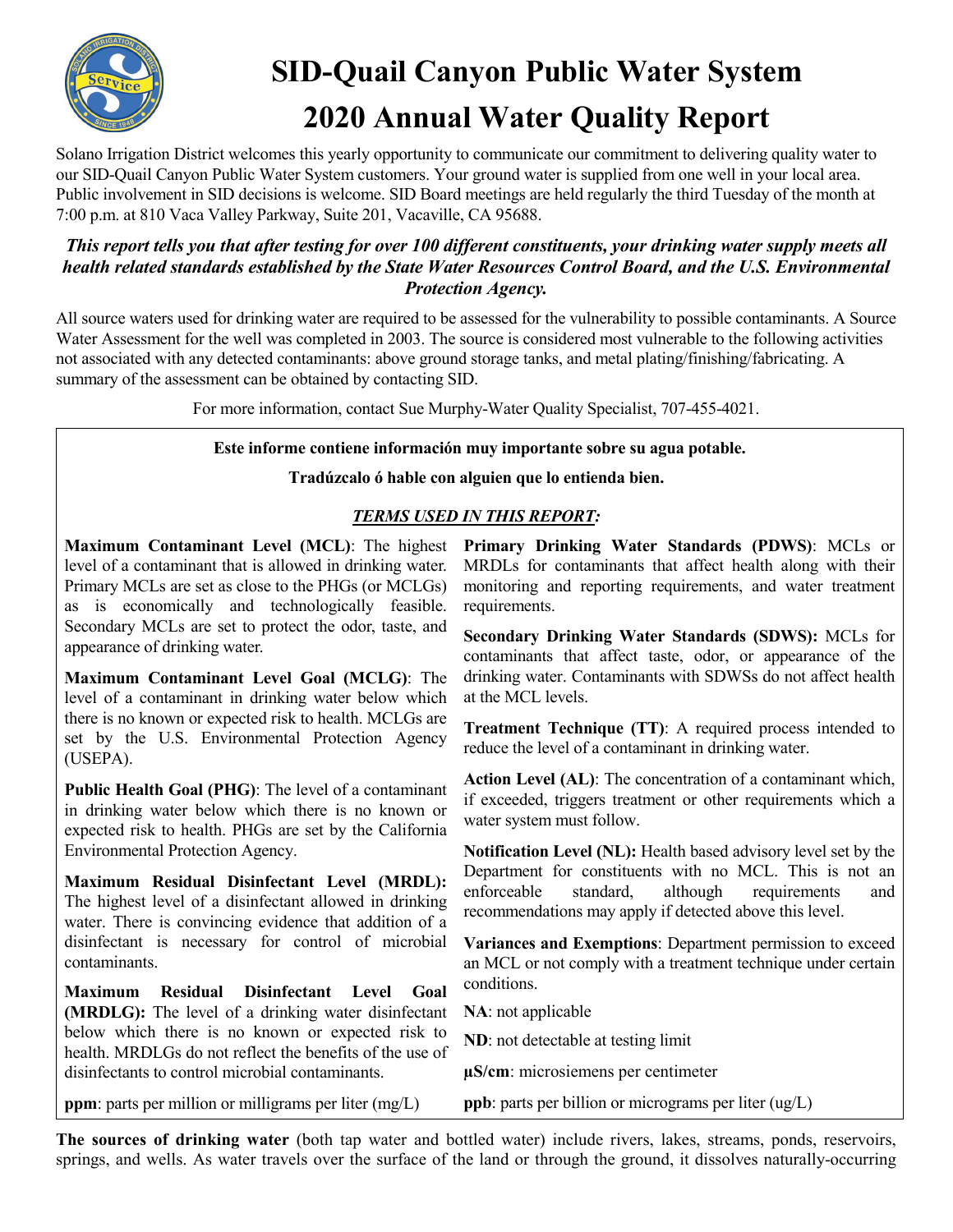minerals and, in some cases, radioactive material, and can pick up substances resulting from the presence of animals or from human activity.

#### **Contaminants that may be present in source water include:**

- *Microbial contaminants*, such as viruses and bacteria that may come from sewage treatment plants, septic systems, agricultural livestock operations, and wildlife.
- *Inorganic contaminants*, such as salts and metals, that can be naturally-occurring or result from urban stormwater runoff, industrial or domestic wastewater discharges, oil and gas production, mining, or farming.
- *Pesticides and herbicides*, which may come from a variety of sources such as agriculture, urban stormwater runoff, and residential uses.
- *Organic chemical contaminants*, including synthetic and volatile organic chemicals that are byproducts of industrial processes and petroleum production, and can also come from gas stations, urban stormwater runoff, agricultural application, and septic systems.
- *Radioactive contaminants*, which can be naturally-occurring or be the result of oil and gas production and mining activities.

**In order to ensure that tap water is safe to drink**, USEPA and the State Water Resources Control Board (State Board) prescribe regulations that limit the amount of certain contaminants in water provided by public water systems. State Board regulations also establish limits for contaminants in bottled water that must provide the same protection for public health.

**The tables below list all of the drinking water contaminants that were detected during the most recent sampling for the constituent**. The presence of these contaminants in the water does not necessarily indicate that the water poses a health risk. The State Board allows systems to monitor for certain contaminants less than once per year because the concentrations of these contaminants do not change frequently.

| <b>TABLE 1 - SAMPLING RESULTS SHOWING THE DETECTION OF BACTERIA</b> |                                   |                                                     |                                                                                                            |            |                      |                                                           |  |  |  |  |  |
|---------------------------------------------------------------------|-----------------------------------|-----------------------------------------------------|------------------------------------------------------------------------------------------------------------|------------|----------------------|-----------------------------------------------------------|--|--|--|--|--|
| Microbiological<br><b>Constituents</b>                              | Highest No.<br>of detections      | No. of<br>months<br>in<br>violation                 | <b>MCL</b>                                                                                                 |            | <b>MCLG</b>          | <b>Typical Source of Bacteria</b>                         |  |  |  |  |  |
| Total Coliform Bacteria                                             | (In a mo.)<br>$\Omega$            | $\Omega$                                            | More than 1 sample in a<br>month with a detection                                                          |            | $\theta$             | Naturally present in the environment                      |  |  |  |  |  |
| E. Coli                                                             | (In the year)<br>$\boldsymbol{0}$ | $\boldsymbol{0}$                                    | A routine sample and a repeat<br>sample detect total coliform<br>and either sample also detects<br>E. coli |            | $\boldsymbol{0}$     | Human and animal fecal waste                              |  |  |  |  |  |
| <b>TABLE 2 - CUSTOMER TAP SAMPLING RESULTS FOR LEAD AND COPPER</b>  |                                   |                                                     |                                                                                                            |            |                      |                                                           |  |  |  |  |  |
| <b>Lead and Copper</b><br>(reporting units)                         | No. of<br>samples<br>collected    | 90 <sup>th</sup><br>percentile<br>level<br>detected | No. of sites<br>exceeding AL                                                                               | AI.        | <b>PHG</b>           | <b>Typical Source of Constituent</b>                      |  |  |  |  |  |
| Lead (ppb)<br>7/3/2018                                              | 5                                 | ND.                                                 | $\Omega$                                                                                                   | 15         | 0.2                  | Internal corrosion of household water<br>plumbing systems |  |  |  |  |  |
| Copper (ppm)<br>7/3/2018                                            | 5                                 | 0.215                                               | $\theta$                                                                                                   | 1.3        | 0.30                 | Internal corrosion of household water<br>plumbing systems |  |  |  |  |  |
| <b>TABLE 3 - SAMPLING RESULTS FOR SODIUM AND HARDNESS</b>           |                                   |                                                     |                                                                                                            |            |                      |                                                           |  |  |  |  |  |
| <b>Constituent</b><br>(reporting units)                             | <b>Sample</b><br>Date             | Average<br><b>Detected</b>                          | <b>Range of</b><br><b>Detections</b>                                                                       | <b>MCL</b> | <b>PHG</b><br>(MCLG) | <b>Typical Source of Constituent</b>                      |  |  |  |  |  |
| Sodium (ppm)                                                        | 7/6/2020                          | 19                                                  | 19                                                                                                         | none       | none                 | Generally found in ground & surface water                 |  |  |  |  |  |
| Hardness (ppm)                                                      | 7/6/2020                          | 270                                                 | 270                                                                                                        | none       | none                 | Generally found in ground & surface water                 |  |  |  |  |  |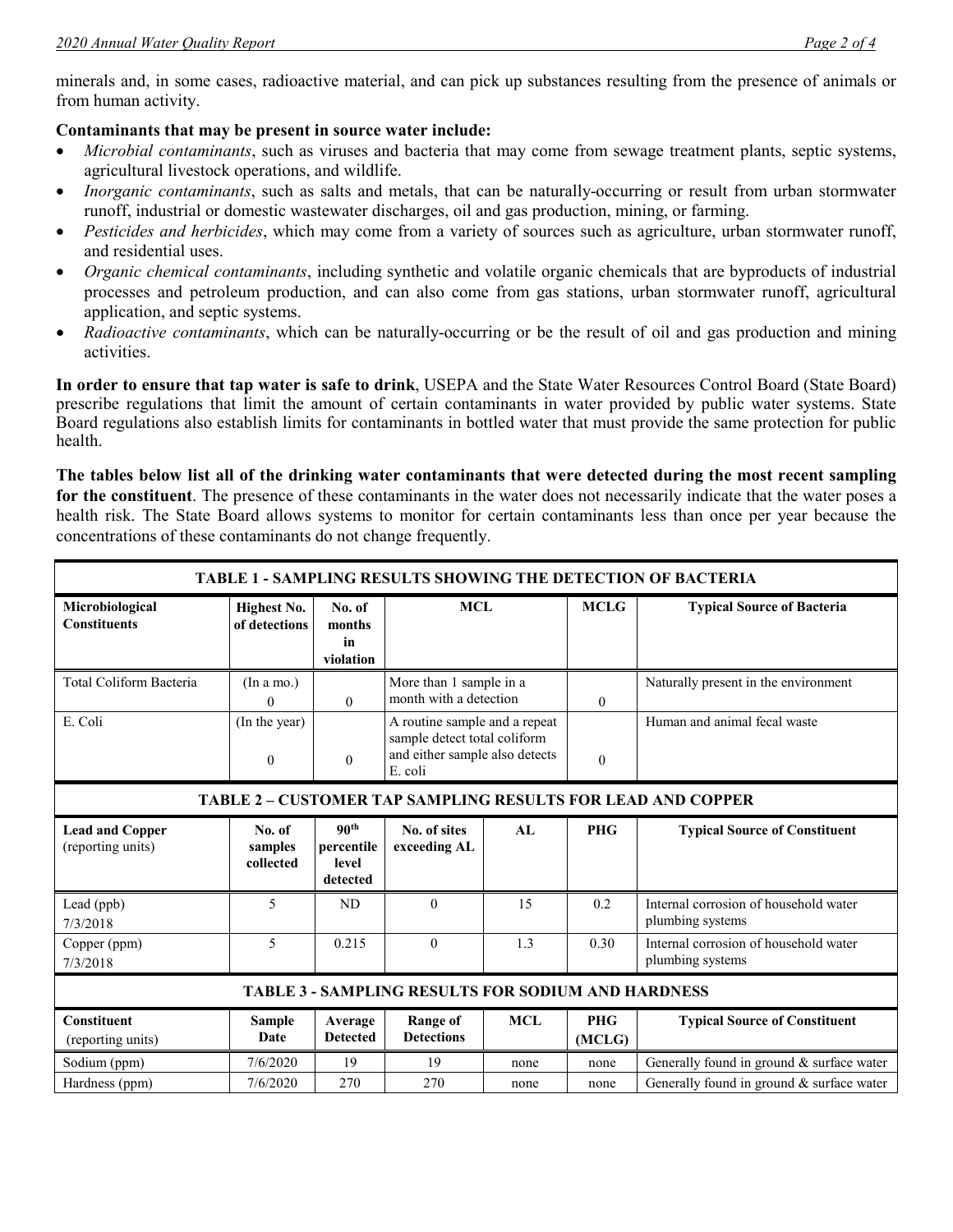| TABLE 4 - DETECTION OF CONSTITUENTS WITH A PRIMARY DRINKING WATER STANDARD                                    |                       |                                     |                                      |                      |                                 |                                                                                     |  |  |  |
|---------------------------------------------------------------------------------------------------------------|-----------------------|-------------------------------------|--------------------------------------|----------------------|---------------------------------|-------------------------------------------------------------------------------------|--|--|--|
| <b>Constituent</b><br>(reporting units)                                                                       | <b>Sample</b><br>Date | Average<br>Level<br><b>Detected</b> | <b>Range of</b><br><b>Detections</b> | <b>MCL</b><br>[MRDL] | <b>PHG</b><br>(MCLG)<br>[MRDLG] | <b>Typical Source of Constituent</b>                                                |  |  |  |
| Barium (ppm)                                                                                                  | 7/6/2020              | 0.13                                | 0.13                                 | 1                    | $\overline{2}$                  | Discharge of oil drilling wastes, metal<br>refineries; erosion of natural deposits  |  |  |  |
| Copper (ppm)                                                                                                  | 7/6/2020              | 0.002                               | 0.002                                | $(AL=1.3)$           | 0.3                             | Internal corrosion of household<br>plumbing systems; erosion of natural<br>deposits |  |  |  |
| Fluoride (ppm)                                                                                                | 7/6/2020              | 0.15                                | 0.15                                 | 2.0                  | $\mathbf{1}$                    | Erosion of natural deposits                                                         |  |  |  |
| Disinfection Byproducts, Disinfectant Residuals, and Disinfection Byproduct Precursors in Distribution System |                       |                                     |                                      |                      |                                 |                                                                                     |  |  |  |
| Total Trihalomethanes (ppb)                                                                                   | 7/6/2020              | 8.7                                 | ND                                   | 80 <sup>1</sup>      | NA                              | By-product of drinking water<br>chlorination                                        |  |  |  |
| Haloacetic Acids (ppb)                                                                                        | 7/6/2020              | N <sub>D</sub>                      | <b>ND</b>                            | 60 <sup>1</sup>      | NA                              | By-product of drinking water<br>chlorination                                        |  |  |  |
| Chlorine (ppm)                                                                                                | Monthly<br>2020       | 0.54                                | $0.21 - 1.01$                        | $[4.0]$              | $[4]$                           | Drinking water disinfectant added for<br>treatment                                  |  |  |  |
| TABLE 5 - DETECTION OF CONSTITUENTS WITH A SECONDARY DRINKING WATER STANDARD                                  |                       |                                     |                                      |                      |                                 |                                                                                     |  |  |  |
| <b>Constituent</b><br>(reporting units)                                                                       | <b>Sample</b><br>Date | Average<br>Level<br><b>Detected</b> | <b>Range of</b><br><b>Detections</b> | <b>MCL</b>           | <b>PHG</b><br>(MCLG)            | <b>Typical Source of Constituent</b>                                                |  |  |  |
| Chloride (ppm)                                                                                                | 7/6/2020              | 8.6                                 | 8.6                                  | 500                  | NA                              | Runoff/leaching from natural deposits;<br>seawater influence                        |  |  |  |
| Odor (units)                                                                                                  | 7/6/2020              | 2.5                                 | 2.5                                  | $\overline{3}$       | NA                              | Naturally occuring                                                                  |  |  |  |
| Specific Conductance $(\mu S/cm)$                                                                             | 7/6/2020              | 560                                 | 560                                  | 1600                 | NA                              | Substances that form ions when in water;<br>seawater influence                      |  |  |  |
| Sulfate (ppm)                                                                                                 | 7/6/2020              | 12                                  | 12                                   | 500                  | <b>NA</b>                       | Runoff/leaching from natural deposits;<br>industrial wastes                         |  |  |  |
| Total Dissolved Solids (ppm)                                                                                  | 7/6/2020              | 310                                 | 310                                  | 1000                 | NA                              | Runoff/leaching from natural deposits                                               |  |  |  |

**<sup>1</sup>** Compliance is based on a locational RAA (running annual average)

## **Additional General Information on Drinking Water**

Drinking water, including bottled water, may reasonably be expected to contain at least small amounts of some contaminants. The presence of contaminants does not necessarily indicate that the water poses a health risk.

Some people may be more vulnerable to contaminants in drinking water than the general population. Immuno-compromised persons such as persons with cancer undergoing chemotherapy, persons who have undergone organ transplants, people with HIV/AIDS or other immune system disorders, some elderly, and infants can be particularly at risk from infections. More information about contaminants, potential health effects, and reducing risks can be obtained by calling the USEPA's Safe Drinking Water Hotline 1-800-426-4791.

If present, elevated levels of lead can cause serious health problems, especially for pregnant women and young children. Lead in drinking water is primarily from materials and components associated with service lines and home plumbing. SID-Quail Canyon is responsible for providing high quality drinking water, but cannot control the variety of materials used in plumbing components. When your water is sitting for several hours, you can minimize the potential for lead exposure by flushing your tap for 30 seconds to 2 minutes before using water for drinking or cooking. If you are concerned about lead in your water, you my wish to have your water tested. Information on lead in drinking water, testing